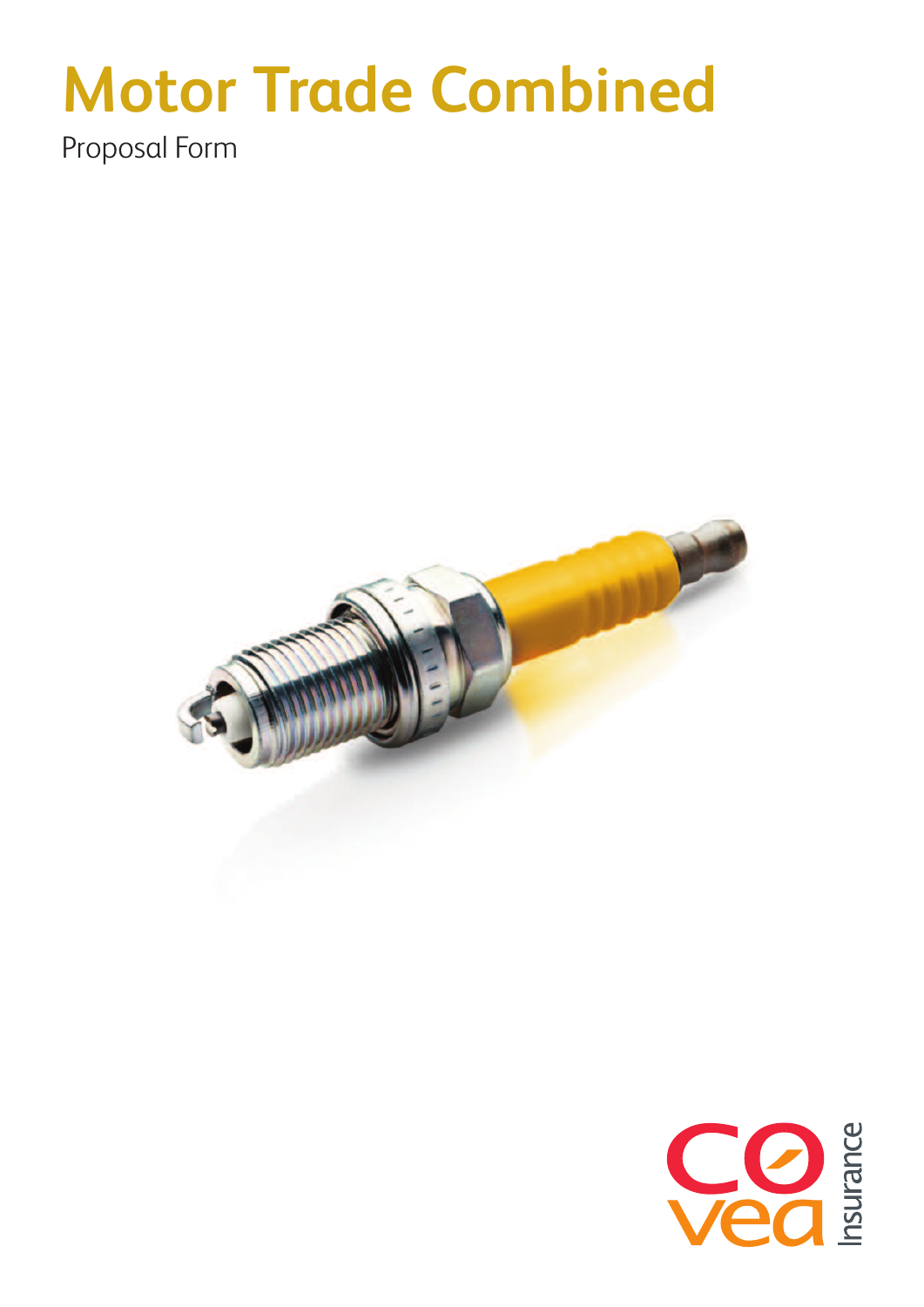## **Motor Trade Combined Proposal Form**

### **Important**

- **1.** Your Broker/Agent will supply you with a copy of the policy summary. Please ensure you have read a copy of the policy summary prior to completing this form.
- **2.** You should keep a record (including copies of letters) of all information provided to the Company relating to this proposal, a copy of which will be provided on request within a period of three months after its completion. A full specimen policy wording is available on request.
- **3.** In completing this form, please tick the appropriate boxes and answer all questions in BLOCK CAPITALS.

### **Proposer's Details**

| Full name of Proposer including trading name<br>(please show names of all companies to be insured including names of all companies and subsidiaries to be insured, if not a limited company, full names of all partners) |                                            |
|--------------------------------------------------------------------------------------------------------------------------------------------------------------------------------------------------------------------------|--------------------------------------------|
| <b>Postal Address</b>                                                                                                                                                                                                    |                                            |
|                                                                                                                                                                                                                          | Postcode                                   |
| Business Phone No.                                                                                                                                                                                                       |                                            |
| <b>Website Address</b>                                                                                                                                                                                                   |                                            |
| Company Registration No.                                                                                                                                                                                                 |                                            |
| Full description of trade or business to which the proposed insurance will apply (including full details of your activities)                                                                                             |                                            |
| Period of Insurance<br><b>Inception Date</b>                                                                                                                                                                             | Period of Insurance<br><b>Renewal Date</b> |
| <b>General Ouestions</b>                                                                                                                                                                                                 |                                            |

(If you tick any of the shaded boxes please give details overleaf)

- **1.** How many years have you been in business at this or any previous address(es)?
- **2.** In respect of the covers proposed, have you or any director or partner, either in the name of the business proposed or in the name of any other business in which any of you had an interest, ever had a proposal for insurance declined, renewal refused, cover terminated, increased premium required or special conditions imposed by any insurer?
- **3.** Either personally or in any business capacity, have you or any director or partner in the business proposed ever been:
	- (a) Convicted of or charged (but not yet tried) with
		- (i) A breach of any health and safety legislation?
		- (ii) Any other criminal offence other than a motoring offence?
	- (b) Declared bankrupt or the subject of bankruptcy proceedings?
	- (c) The subject of a County Court Judgement (or Scottish equivalent)?
	- (d) A director or partner in any business which has been the subject of an individual voluntary arrangement with creditors, voluntary liquidation, a winding up or administrative order, or administrative receivership proceedings?
- **4.** Give details below of all losses or damage sustained by you and/or claims made against you in the last five years (whether the incident was insured or not). If none answer "None".

| Date & Year | Type of Claim | <b>Brief Details</b> | Amount Paid or Outstanding |
|-------------|---------------|----------------------|----------------------------|
|             |               |                      |                            |
|             |               |                      |                            |
|             |               |                      |                            |
|             |               |                      |                            |
|             |               |                      |                            |

| <b>1reement</b> |  |
|-----------------|--|

Policy No.

Intermediary No.

Yes No

Ref.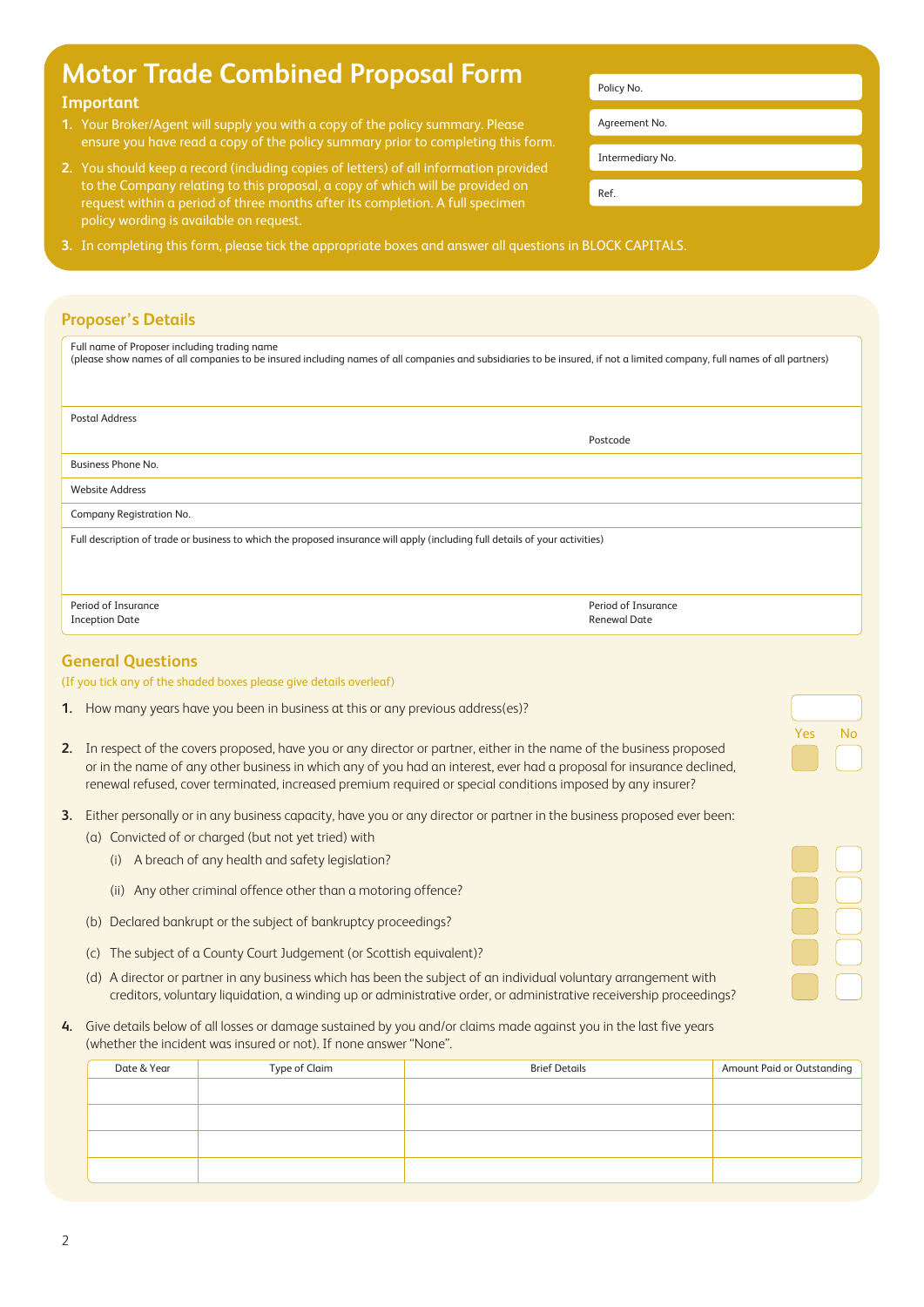|    | If you ticked any of the shaded boxes please give details below or on a separate sheet.                                                                           |            |    |
|----|-------------------------------------------------------------------------------------------------------------------------------------------------------------------|------------|----|
|    |                                                                                                                                                                   |            |    |
|    |                                                                                                                                                                   |            |    |
|    |                                                                                                                                                                   |            |    |
|    |                                                                                                                                                                   |            |    |
|    |                                                                                                                                                                   |            |    |
|    | <b>Section 1 - Material Damage</b>                                                                                                                                |            |    |
|    | 1. Address of Premises to be Insured                                                                                                                              |            |    |
|    |                                                                                                                                                                   |            |    |
|    | Postcode                                                                                                                                                          |            |    |
|    |                                                                                                                                                                   |            |    |
|    | Please state how the Premises are occupied by you (e.g. bodyshop, garage, MOTs).<br>2.                                                                            |            |    |
|    | Please tick cover required.<br><b>Motor Trade All Risks</b><br><b>Fire, Special Perils &amp; Theft</b><br><b>or</b>                                               |            |    |
|    |                                                                                                                                                                   |            |    |
|    | 3. Are the premises to be insured:<br>(a) Constructed of brick, stone, concrete, asbestos or metal and roofed with slates, tiles, concrete, asphalt,              | <b>Yes</b> | No |
|    | metal or sheets or slabs composed entirely of incombustible mineral ingredients?                                                                                  |            |    |
|    | (b) Heated by gas (but not liquid petroleum gas) electricity, oil fired central heating or securely fixed space heater unit?                                      |            |    |
|    | (c) In a good state of repair with all machinery properly fenced or guarded and maintained in accordance with<br>statutory requirements?                          |            |    |
|    | (d) Occupied solely by you in connection with the business?                                                                                                       |            |    |
|    |                                                                                                                                                                   |            |    |
|    | 4. Are the premises to be insured within 250 metres of a body of water?<br>If 'Yes' please provide full details of Environment Agency works undertaken/planned,   |            |    |
|    | enclosing a letter from the Environment Agency or SEPA outlining the plans and the timescale                                                                      |            |    |
| 5. | Do you wish to Insure for Subsidence, Ground Heave and Landslip?                                                                                                  |            |    |
|    | (If 'Yes' please state whether)                                                                                                                                   |            |    |
|    | (a) The premises have suffered or are showing signs of such damage?                                                                                               |            |    |
|    | (b) The properties either side of you have suffered or are now showing signs of this damage?                                                                      |            |    |
|    | To your knowledge the vicinity is susceptible to such damage?<br>(C)                                                                                              |            |    |
|    | (d) The premises are in the immediate vicinity of any river bank, railway embankment, cliff or quarry,<br>mine or other underground working or on made up ground? |            |    |
|    |                                                                                                                                                                   |            |    |
|    | (e) There are any trees or shrubs over 20ft in height within 30ft of the premises?                                                                                |            |    |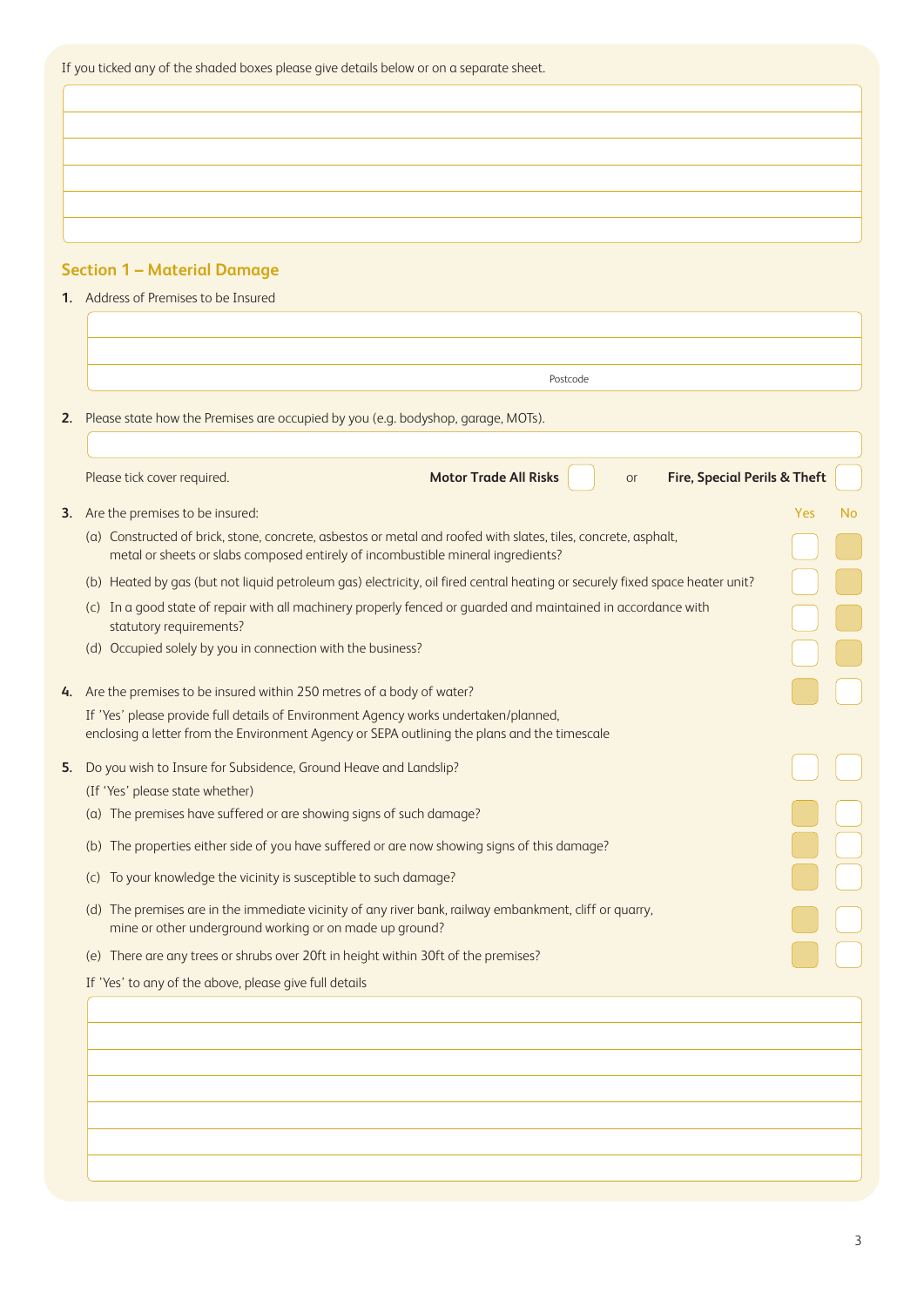- **6.** Do you wish to Insure against damage caused by Terrorism?
- **7.** Is an intruder alarm system installed at the premises? If 'Yes' state:
	- (a) Name of Installer?
	- (b) Is it maintained by an NSI/SSAIB accredited company under contract?
	- (c) Method of signalling e.g. Bells/Digicom/Redcare/Redcare GSM/Dualcom GRPS or other (please specify)
	- (d) If remote signalling please state level of police response?

### **Property to be Insured:**

Note 1. All items below with the exception of Stock and Rent can be covered on a Day One basis. If this is required please tick the box below and indicate the % uplift required. The figure then entered under the 'Sum Insured' will be the Declared Value uplifted by the specified percentage. The Declared Value should represent the full replacement cost of the property at the commencement of the Period of Insurance. **Note 2.** If any of the Sums Insured apply to more than one premises, please give the appropriate split on a separate sheet.

|     |                                                 |              |                                                                                                                                           | <b>Declared</b><br>Value | % Uplift<br>(if applicable) | Sum Insured |
|-----|-------------------------------------------------|--------------|-------------------------------------------------------------------------------------------------------------------------------------------|--------------------------|-----------------------------|-------------|
|     | fittings, outbuildings walls, gates and fences) |              | (a) The buildings of the premises (including landlords fixtures and                                                                       |                          |                             |             |
|     |                                                 |              | (b) Tenants Improvements/Decorations for which you are responsible                                                                        |                          |                             |             |
|     | <b>Computers and Software</b>                   |              | (c) Plant, Machinery, Trade Fixtures, Fittings and All Other Contents<br>except for Portable Hand Tools and Electronic Business Machines, |                          |                             |             |
|     |                                                 |              | (d) Portable Hand Tools belonging to Proposer and/or Employees for<br>which you are responsible (£500 maximum value any one tool)         |                          |                             |             |
|     |                                                 |              | (e) Electronic Business Machines, Computers and Software                                                                                  |                          |                             |             |
| (t) | Stock in Trade (excluding vehicles)             |              |                                                                                                                                           |                          |                             |             |
|     | (q) Insured's vehicles                          | $\alpha$ )   | In the open                                                                                                                               |                          |                             |             |
|     |                                                 | b)           | In an enclosed compound                                                                                                                   |                          |                             |             |
|     |                                                 | $\mathsf{C}$ | In the buildings                                                                                                                          |                          |                             |             |
|     | (h) Customer's vehicles                         | $\alpha$ )   | In the open                                                                                                                               |                          |                             |             |
|     |                                                 | b)           | In an enclosed compound                                                                                                                   |                          |                             |             |
|     |                                                 | $\mathsf{C}$ | In the buildings                                                                                                                          |                          |                             |             |
|     | (i) Stock of Motorcycles                        | $\alpha$ )   | In the open                                                                                                                               |                          |                             |             |
|     |                                                 | b)           | In an enclosed compound                                                                                                                   |                          |                             |             |
|     |                                                 | $\mathsf{C}$ | In the buildings                                                                                                                          |                          |                             |             |
|     | (j) Stock at Exhibitions:                       |              | Number per year                                                                                                                           |                          |                             |             |
|     |                                                 |              | Per exhibition                                                                                                                            |                          |                             |             |
|     | (k) Loss of Rent Payable:                       | Years        |                                                                                                                                           |                          |                             |             |
|     |                                                 |              | Sum Insured (total rent)                                                                                                                  |                          |                             |             |
| (1) | <b>Customers Goods</b>                          |              |                                                                                                                                           |                          |                             |             |
|     | (m) Stock or In car entertainment               |              |                                                                                                                                           |                          |                             |             |
|     | (n) Stock of Tyres                              |              |                                                                                                                                           |                          |                             |             |
|     | (o) Stock of Fuel                               |              |                                                                                                                                           |                          |                             |             |

| Yes No |  |
|--------|--|
|        |  |
|        |  |
|        |  |
|        |  |
|        |  |
|        |  |
|        |  |
|        |  |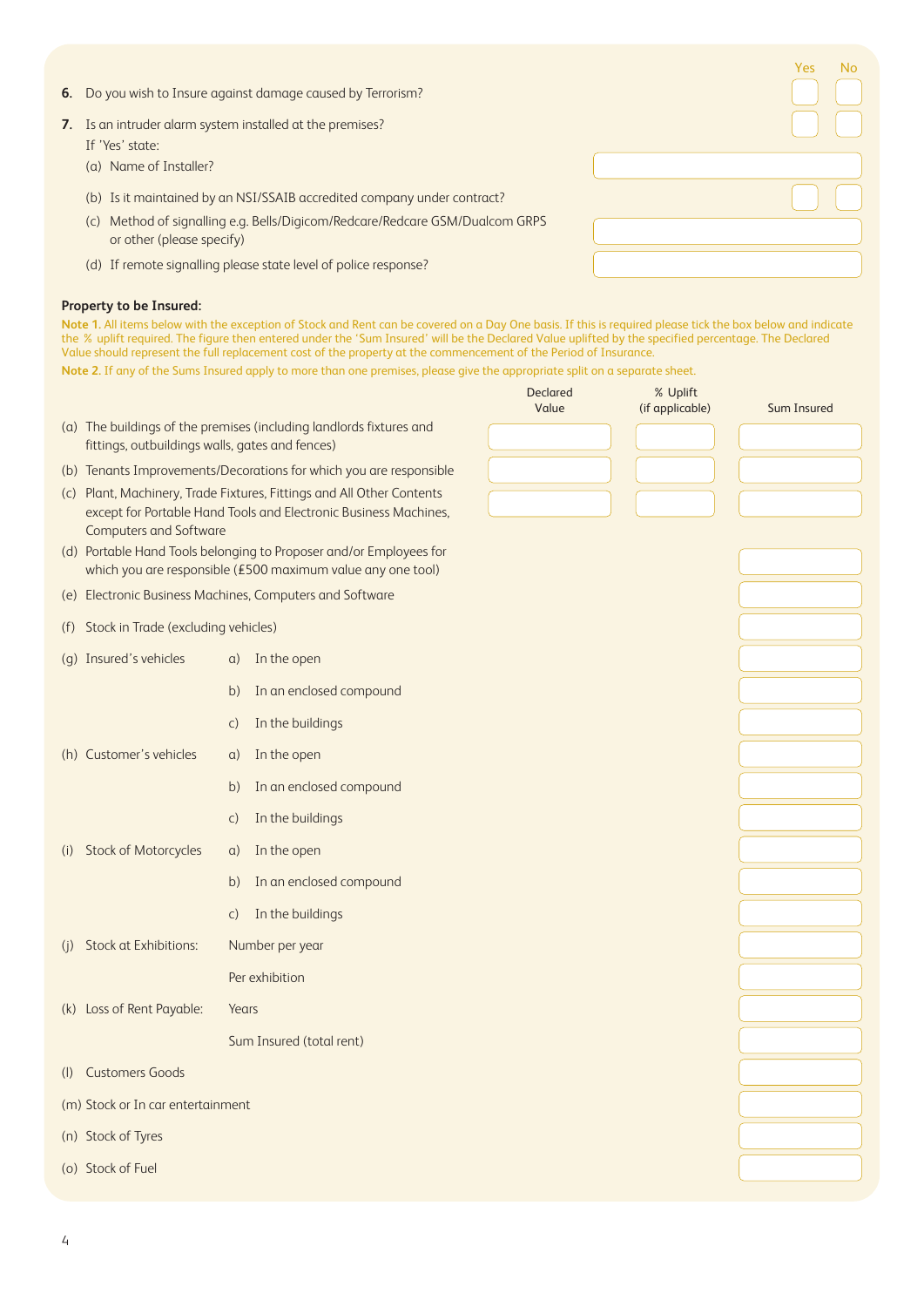### **Section 2 – Business Interruption**

- **1.** Please insert the Sum Insured or Estimate required against the items to be insured bearing in mind the maximum indemnity period:
	- (a) Gross Profit
	- (b) Gross Revenue
	- (c) Gross Rentals
	- (d) Increased Cost of Working
	- (e) Additional Increased Cost of Working
- **2.** Do you require cover to be Declaration Linked?
- **3.** Indemnity Period required?
- **4.** If Gross Profit or Gross Revenue is insured this policy includes a £25,000 limit in respect of the UK extensions mentioned below. Please insert any increases required.
	- (a) Unspecified Suppliers (maximum 10% of the sum insured or £500,000 whichever is less)
	- (b) Unspecified Customers (maximum 10% of the sum insured or £500,000 whichever is less)
	- (c) Property Stored
	- (d) Documents temporarily elsewhere
	- (e) Contract sites
	- (f) Premises of public utilities (electricity, gas, water, telecommunications)
	- (g) Denial of access
	- (h) National Lottery
	- (i) Notifiable Diseases

The following extensions can be included for an additional fee, please specify the sum insured.

If cover is required for business interruption caused by any of the perils insured at the premises of specific suppliers and/or customers, please state as a percentage the amount of Gross Profit that would be affected and the suppliers and/or customers name, address and description of business activities.

(j) Supplier

| Name and Address | <b>Their Business</b> | % Limit |
|------------------|-----------------------|---------|
|                  |                       |         |
|                  |                       |         |
|                  |                       |         |
|                  |                       |         |

(k) Customer

| Name and Address | <b>Their Business</b> | % Limit |
|------------------|-----------------------|---------|
|                  |                       |         |
|                  |                       |         |
|                  |                       |         |
|                  |                       |         |

| 'es | ľ<br>٧o |
|-----|---------|
|     |         |
|     |         |
|     |         |
|     |         |
|     |         |
|     |         |
|     |         |
|     |         |
|     |         |
|     |         |
|     |         |
|     |         |
|     |         |
|     |         |
|     |         |
|     |         |
|     |         |
|     |         |
|     |         |
|     |         |
|     |         |
|     |         |
|     |         |
|     |         |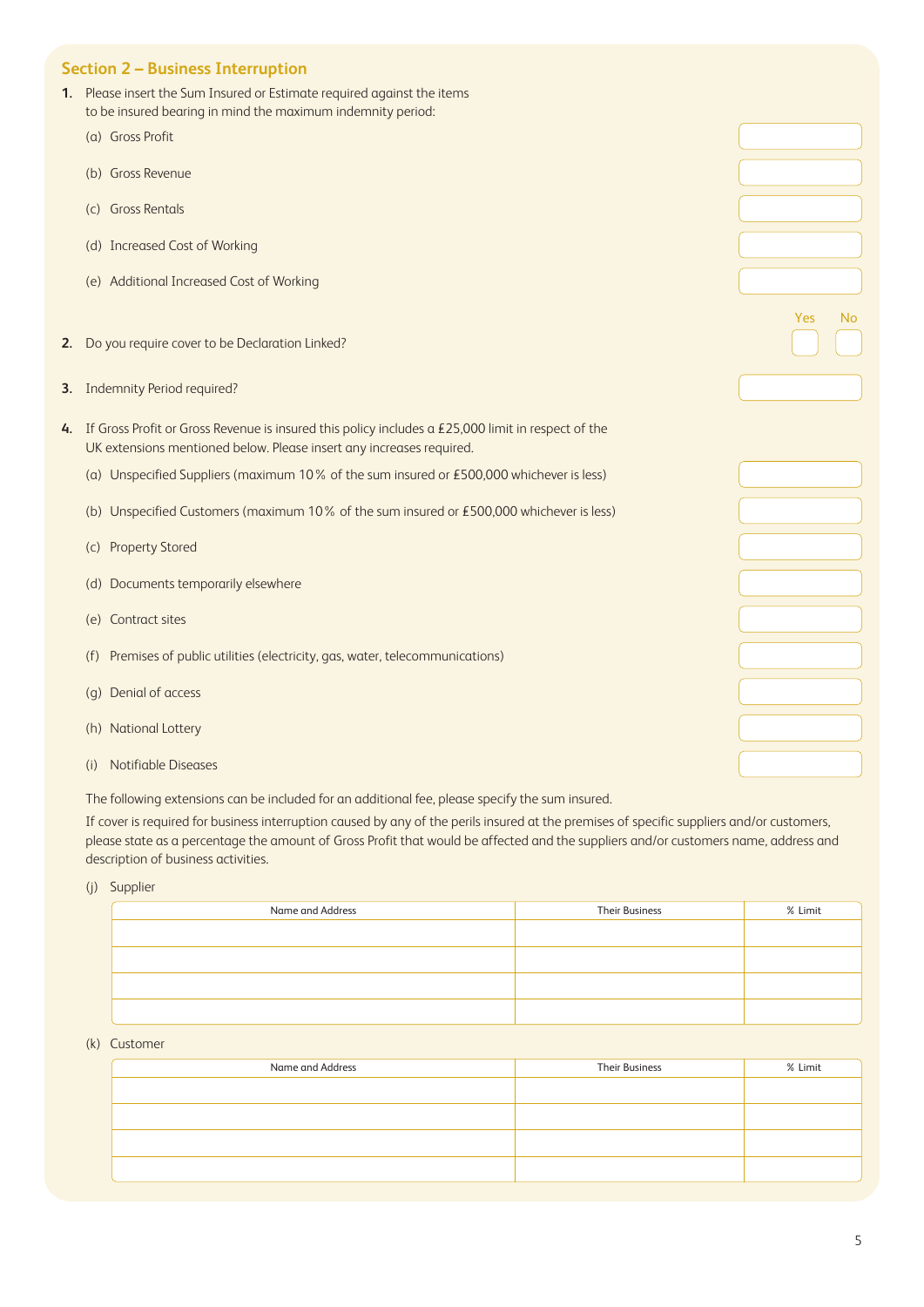|    | (n) Is cover required for loss of MOT Licence?                                                                                                                                   | <b>Yes</b> | No        |
|----|----------------------------------------------------------------------------------------------------------------------------------------------------------------------------------|------------|-----------|
|    | (i) Vehicle Testing Station Number                                                                                                                                               |            |           |
|    | Have you or any nominated testers in the last 5 years received any formal warning letters issued from<br>(ii)<br>the Vehicle and Operators Services Agency disciplinary service? | Yes        | <b>No</b> |
|    | (iii) Have you ever had, or are you currently under threat of, suspension or withdrawal of your<br><b>MOT Testing Station licence?</b>                                           |            |           |
|    | (iv) Have you or your nominated testers received any Penalty Points issued by the Vehicle and<br><b>Operators Services Agency disciplinary service?</b>                          |            |           |
|    | 5. If cover is required for Outstanding Debit Balances please state Sum Insured                                                                                                  |            |           |
|    | 6. State type of records kept of outstanding debit balances                                                                                                                      |            |           |
|    |                                                                                                                                                                                  |            |           |
|    | 7. Are records of outstanding debit balances kept in a fire resistant safe, compartment or cabinet?                                                                              | <b>Yes</b> | No.       |
|    | 8. Are duplicate records kept?                                                                                                                                                   |            |           |
|    | If 'Yes' state where they are kept:                                                                                                                                              |            |           |
|    |                                                                                                                                                                                  |            |           |
|    |                                                                                                                                                                                  |            |           |
|    | <b>Section 3 - Goods In Transit</b>                                                                                                                                              |            |           |
|    | 1. State nature of goods carried                                                                                                                                                 |            |           |
|    |                                                                                                                                                                                  |            |           |
|    |                                                                                                                                                                                  |            |           |
|    |                                                                                                                                                                                  | <b>Yes</b> | No.       |
| 2. | Do you engage in transit of goods outside the United Kingdom?                                                                                                                    |            |           |
|    | If 'Yes' give details and countries regularly visited:                                                                                                                           |            |           |
|    |                                                                                                                                                                                  |            |           |
|    | 3. For carriage of goods by your own vehicles state:                                                                                                                             |            |           |
|    | (a) Maximum sum insured required per vehicle                                                                                                                                     |            |           |
|    | (b) Maximum number of vehicles that will transport the goods                                                                                                                     |            |           |
|    | (c) Makes and types of vehicles used for carrying the goods                                                                                                                      |            |           |
|    |                                                                                                                                                                                  |            |           |
|    |                                                                                                                                                                                  |            |           |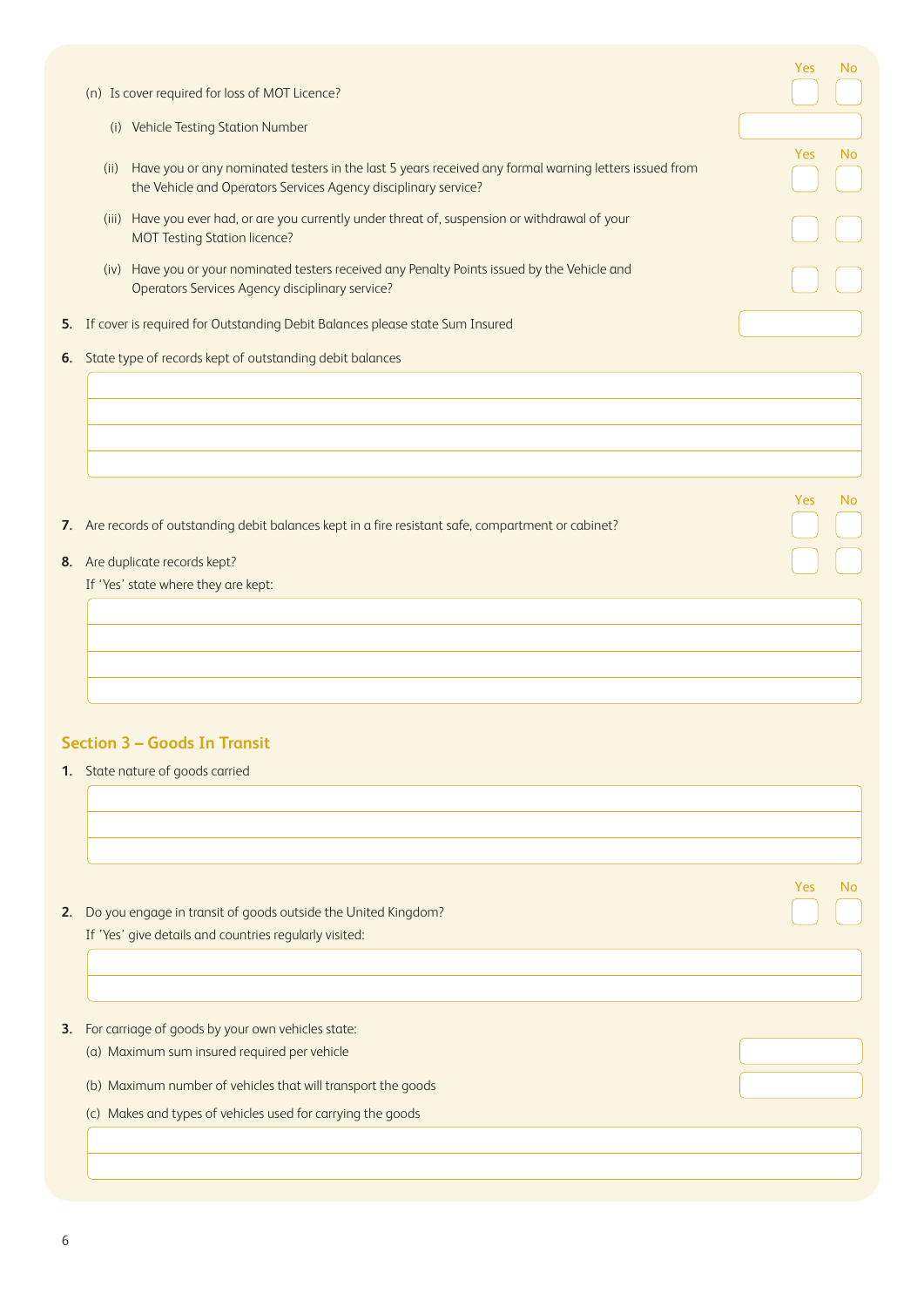|    |                                                             | (d) Are vehicles fitted with special locking devices, immobilisers and/or alarms?                                                                                    |             | Yes               | N <sub>o</sub>                      |            |           |  |
|----|-------------------------------------------------------------|----------------------------------------------------------------------------------------------------------------------------------------------------------------------|-------------|-------------------|-------------------------------------|------------|-----------|--|
|    |                                                             | If 'Yes' please give details                                                                                                                                         |             |                   |                                     |            |           |  |
|    |                                                             |                                                                                                                                                                      |             |                   |                                     |            |           |  |
|    |                                                             |                                                                                                                                                                      |             |                   |                                     |            |           |  |
|    |                                                             | (e) Maximum sum insured required for any one event i.e. if more than one vehicle is<br>left loaded for transit at any location at any time                           |             |                   | $\pmb{\mathsf{E}}$                  |            |           |  |
|    |                                                             | (f) Please state the value of estimated annual carryings                                                                                                             |             |                   | $\pmb{\mathsf{f}}$                  |            |           |  |
|    |                                                             |                                                                                                                                                                      |             |                   |                                     | <b>Yes</b> | <b>No</b> |  |
|    |                                                             | (g) Are any of the vehicles open or soft topped or curtain sided?<br>If 'Yes' give details of vehicles*                                                              |             |                   |                                     |            |           |  |
|    |                                                             |                                                                                                                                                                      |             |                   |                                     |            |           |  |
|    |                                                             |                                                                                                                                                                      |             |                   |                                     |            |           |  |
|    |                                                             | *Note: Storm Damage will be excluded. Also, theft or attempted theft from these types of vehicles will be excluded unless the vehicle is stolen at<br>the same time. |             |                   |                                     |            |           |  |
| 4. |                                                             | For carriage of goods by road haulage contractor, railway operator, post or inland air freight state:                                                                |             |                   |                                     |            |           |  |
|    |                                                             | (a) Maximum value any one consignment - third party carriers                                                                                                         |             |                   |                                     |            |           |  |
|    | (b) Estimated total annual carryings - third party carriers |                                                                                                                                                                      |             |                   |                                     |            |           |  |
|    |                                                             | Section 4 - Loss of Money and Personal Accident (Assault)                                                                                                            |             |                   |                                     |            |           |  |
|    |                                                             | Please state Maximum Amount any one time:                                                                                                                            |             |                   |                                     |            |           |  |
|    |                                                             | 1. (a) In transit and/or in bank night safe                                                                                                                          |             |                   |                                     |            |           |  |
|    |                                                             | (b) On the premises during business hours                                                                                                                            |             |                   |                                     |            |           |  |
|    |                                                             | (c) On the premises outside business hours:                                                                                                                          |             |                   |                                     |            |           |  |
|    |                                                             | (i) In a locked safe                                                                                                                                                 |             |                   |                                     |            |           |  |
|    |                                                             | (ii) Not in a locked safe                                                                                                                                            |             |                   |                                     |            |           |  |
|    |                                                             | Please give the following information about safes                                                                                                                    |             |                   |                                     |            |           |  |
|    |                                                             | Make and Model                                                                                                                                                       | Age (Years) | Anchored to Floor | Limit Required for Negotiable Money |            |           |  |
|    |                                                             |                                                                                                                                                                      |             |                   |                                     |            |           |  |
|    |                                                             |                                                                                                                                                                      |             |                   |                                     |            |           |  |
|    |                                                             |                                                                                                                                                                      |             |                   |                                     |            |           |  |
|    |                                                             |                                                                                                                                                                      |             |                   |                                     |            |           |  |
|    |                                                             |                                                                                                                                                                      |             |                   |                                     |            |           |  |
|    |                                                             | (d) With travellers or collectors                                                                                                                                    |             |                   |                                     |            |           |  |
|    |                                                             | (e) In private dwelling of proposer or authorised director/partner/employee                                                                                          |             |                   |                                     |            |           |  |
|    |                                                             | 2. Estimated annual amount of money in transit<br>(excluding crossed cheques and other non-negotiable currency)                                                      |             |                   |                                     |            |           |  |
|    |                                                             | If cover is required for Personal Accident (Assault) please tick benefits required per person insured:                                                               |             |                   |                                     |            |           |  |
|    |                                                             | 1. (a) £5,000 Capital Sums and £50 per week Temporary Total Disablement<br>(25% of this for Temporary Partial Disablement)                                           |             |                   |                                     | <b>Yes</b> | No.       |  |
|    |                                                             | (b) £10,000 Capital Sums and £100 per week Temporary Total Disablement                                                                                               |             |                   |                                     |            |           |  |
|    |                                                             | (25% of this for Temporary Partial Disablement)                                                                                                                      |             |                   |                                     |            |           |  |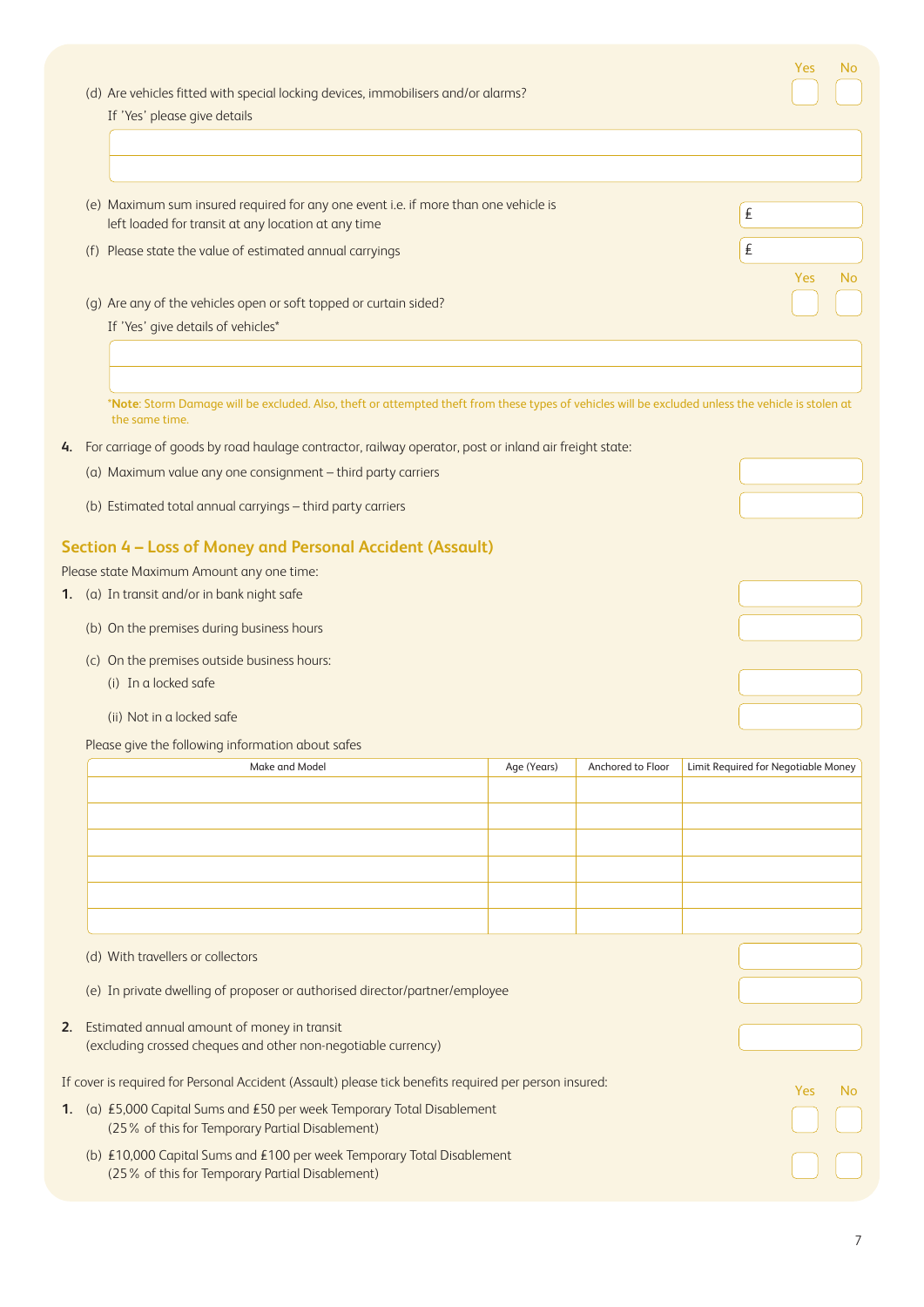### **Section 5 - Wrongful Conversion**

- **1.** Is Insurance required:
	- (a) Maximum indemnity limit required per vehicles
	- (b) If Payments for used vehicles are made by cheque or where a part exchange has been received is evidence of the transaction clearly recorded?
	- (c) Are accurate records kept of all used vehicles purchased or sold?
	- (d) Do you subscribe to either HPI Ltd or Experian Ltd?

Estimated turnover in respect of used car sales

### **Sections 6, 7 & 8 – Liability**

- **1.** Is Insurance required for:
	- (a) Employers' Liability?
	- (b) Public Liability?
	- (c) Products Liability?
- **2.** If Employers' Liability is to be insured please provide details of all companies to be covered by this policy to meet the requirements of the Employers' Liability Tracing Office (ELTO)

| <b>Company Name</b> | Employer Reference No. (ERN) | Exempt Y/N |
|---------------------|------------------------------|------------|
|                     |                              |            |
|                     |                              |            |
|                     |                              |            |
|                     |                              |            |
|                     |                              |            |
|                     |                              |            |
|                     |                              |            |
|                     |                              |            |

The ERN is a unique identifier that is given to every business that registers with HM Revenue and Customs as an employer. It is a unique set of letters and numbers used by the HMRC to identify your business. It is often referred to on tax forms as an employer PAYE reference. This reference is made up of two parts: a three-digit HMRC office number and a reference number unique to your business. It will be provided to you in your employers welcome pack when you register with HM Revenue and Customs, and will also appear on a range of correspondence from HMRC.

**3.** If Public/Products Liability is required please indicate the Indemnity Limit required:

| £1,000,000<br>£2,000,000                                                                                                                                                                                                    | £5,000,000 |                              |
|-----------------------------------------------------------------------------------------------------------------------------------------------------------------------------------------------------------------------------|------------|------------------------------|
| 4. Do you store liquids or gases in bulk?<br>If 'Yes' please give full details                                                                                                                                              |            | <b>Yes</b><br>N <sub>o</sub> |
|                                                                                                                                                                                                                             |            |                              |
| 5. Are all of your lifting plant and pressure vessels/boilers which are subject to Statutory Regulations<br>regularly inspected by qualified engineers as required by the legislation?<br>If 'Yes' please give full details |            | Yes<br>N <sub>o</sub>        |
|                                                                                                                                                                                                                             |            |                              |

| Yes | No |
|-----|----|
| Yes | No |
|     |    |
| Yes | No |

| es | ٩о |
|----|----|
|    |    |
|    |    |
|    |    |
|    |    |
|    |    |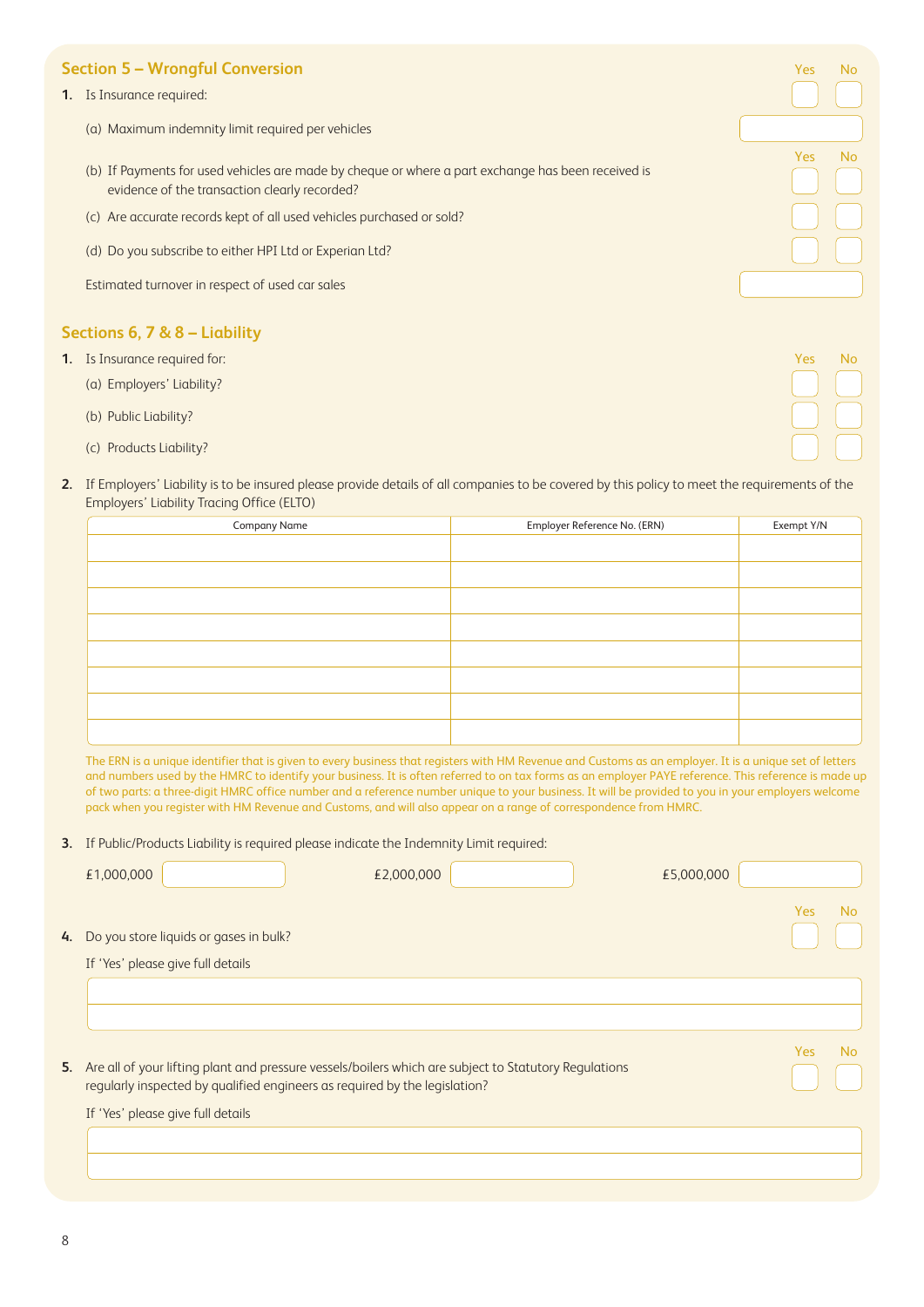| 6. |                                                                                                                                   | (a) Do you comply with the requirements of the Factories Act, the Health and Safety at Work Act and the Control of<br>Substances Hazardous to Health Regulations (and any special regulations thereunder) or any similar legislation?                                            |                          | Yes: | No. |
|----|-----------------------------------------------------------------------------------------------------------------------------------|----------------------------------------------------------------------------------------------------------------------------------------------------------------------------------------------------------------------------------------------------------------------------------|--------------------------|------|-----|
|    | (b) Have you or any of your Directors, Partners or Employees ever been:<br>(i) Prosecuted under any of these Acts or Regulations? |                                                                                                                                                                                                                                                                                  |                          |      |     |
|    | (ii) Served with a Prohibition Notice under the Health and Safety at Work Act?                                                    |                                                                                                                                                                                                                                                                                  |                          |      |     |
|    | If 'Yes' please give details                                                                                                      |                                                                                                                                                                                                                                                                                  |                          |      |     |
|    |                                                                                                                                   |                                                                                                                                                                                                                                                                                  |                          |      |     |
|    |                                                                                                                                   |                                                                                                                                                                                                                                                                                  |                          |      |     |
|    |                                                                                                                                   |                                                                                                                                                                                                                                                                                  |                          | Yes: | No  |
| 7. |                                                                                                                                   | Do you have a written Health and Safety Policy which is brought to the attention of all employees?                                                                                                                                                                               |                          |      |     |
| 8. |                                                                                                                                   | Have you or, to your knowledge, any former owner or occupier of the site in respect of the premises at any time:                                                                                                                                                                 |                          | Yes  | No  |
|    | (a) Been prosecuted or sued for any pollution problem?                                                                            |                                                                                                                                                                                                                                                                                  |                          |      |     |
|    | (b) Had any incidents of pollution, or incidents likely to cause pollution?                                                       |                                                                                                                                                                                                                                                                                  |                          |      |     |
|    | (c) Carried on any industrial activity which was the subject of an environmental permit of licence?                               |                                                                                                                                                                                                                                                                                  |                          |      |     |
|    | If 'Yes' please give details                                                                                                      |                                                                                                                                                                                                                                                                                  |                          |      |     |
|    |                                                                                                                                   |                                                                                                                                                                                                                                                                                  |                          |      |     |
|    |                                                                                                                                   |                                                                                                                                                                                                                                                                                  |                          |      |     |
|    |                                                                                                                                   |                                                                                                                                                                                                                                                                                  |                          | Yes  | No  |
| 9. | Does any of your work produce noise level above 85dB (A)?                                                                         |                                                                                                                                                                                                                                                                                  |                          |      |     |
|    | If 'Yes' please give details and state what precautions are taken                                                                 |                                                                                                                                                                                                                                                                                  |                          |      |     |
|    |                                                                                                                                   |                                                                                                                                                                                                                                                                                  |                          |      |     |
|    |                                                                                                                                   |                                                                                                                                                                                                                                                                                  |                          |      |     |
|    | 10. Please state Estimated Annual Wages, Salaries and other Earnings as below:                                                    | Note: Estimates should include all payments to Working Directors/Partners, Labour only Subcontractors, Self Employed Persons and people hired or<br>borrowed and should be stated as Gross i.e. before deductions. A minimum of £15,000 per partner or director must be applied. |                          |      |     |
|    | <b>At The Premises</b>                                                                                                            |                                                                                                                                                                                                                                                                                  |                          |      |     |
|    | (a) Working Principal(s). Specify duties:                                                                                         |                                                                                                                                                                                                                                                                                  | $\pmb{\mathsf{f}}$       |      |     |
|    | (b) Clerical/Secretarial/Administrative                                                                                           |                                                                                                                                                                                                                                                                                  | £                        |      |     |
|    |                                                                                                                                   |                                                                                                                                                                                                                                                                                  |                          |      |     |
|    | (c) Mechanics, Fitters and the like                                                                                               |                                                                                                                                                                                                                                                                                  | $\underline{\mathsf{f}}$ |      |     |
|    | (d) All other Employees. Specify duties:                                                                                          |                                                                                                                                                                                                                                                                                  | $\underline{\mathsf{f}}$ |      |     |
|    | <b>Work away from the Premises</b>                                                                                                |                                                                                                                                                                                                                                                                                  |                          |      |     |
|    | (a) Working Principal(s). Specify duties:                                                                                         |                                                                                                                                                                                                                                                                                  | £                        |      |     |
|    | (b) Recovery Operators Wages                                                                                                      |                                                                                                                                                                                                                                                                                  | $\underline{\mathsf{f}}$ |      |     |
|    | (c) All other Employees (excluding Heat).<br>Specify duties:                                                                      |                                                                                                                                                                                                                                                                                  | £                        |      |     |

- (d) Heat work away
- (e) Labour and Materials Sub Contractors. Specify duties:

**11.** Under Employers Liability do you wish to insure injuries to working partners?

Yes No

£

£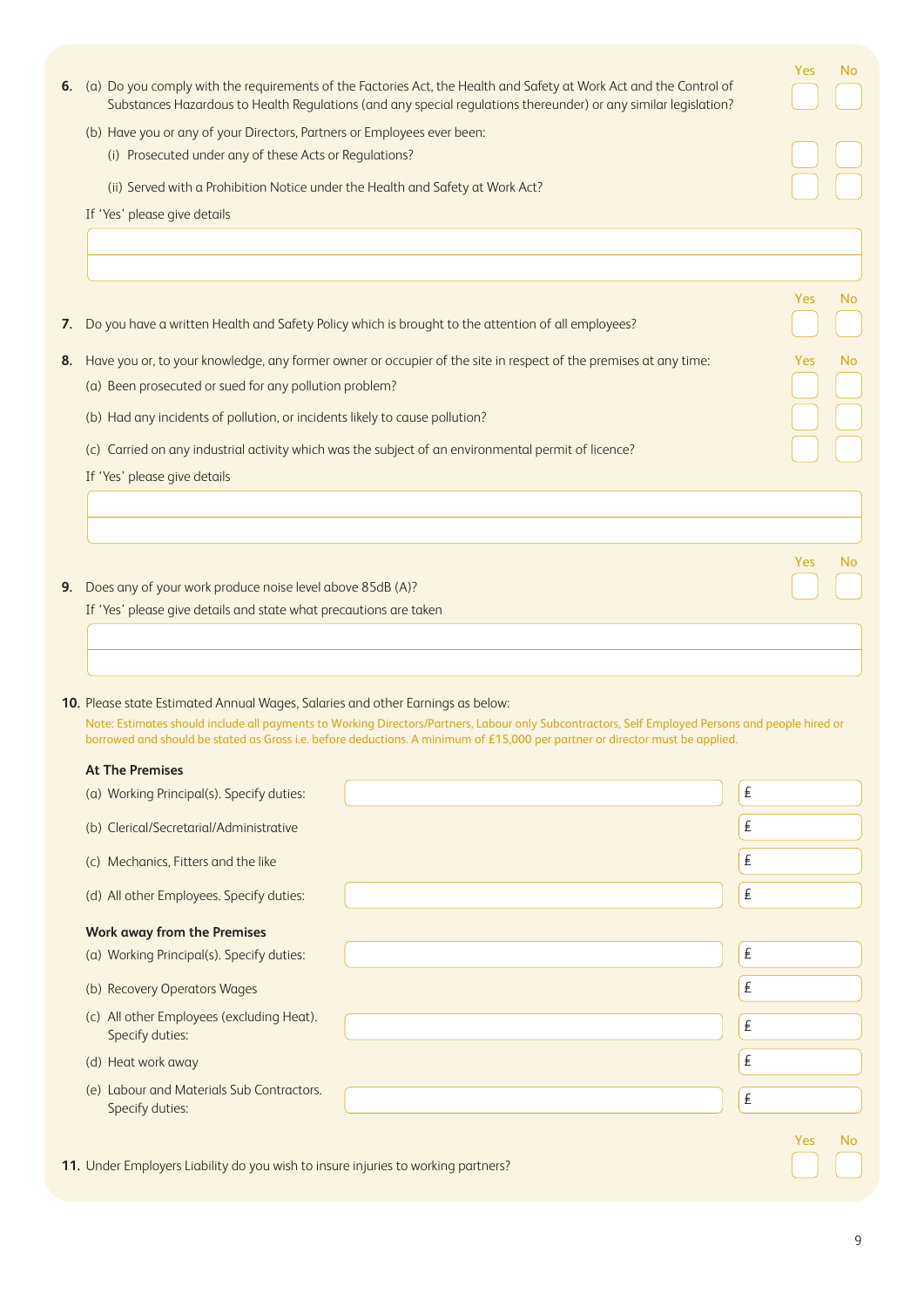### **12.** Please state:

### (a) Estimated annual turnover

| Used Vehicle<br>Sales | New Vehicle<br>Sales | Service<br><b>Hand Repair</b> | Body Repair | Recovery<br>Operator | Fuel<br>Sales | Tyre and<br><b>Exhaust Fitting</b> | Other    |
|-----------------------|----------------------|-------------------------------|-------------|----------------------|---------------|------------------------------------|----------|
| ∸                     | <u>_</u>             | <u>_</u>                      | ∸           | <u>_</u>             | <u>_</u>      | ∸                                  | <u>_</u> |

Yes No

N<sub>o</sub>

 $N<sub>0</sub>$ 

**13.** Do you export vehicles or any other goods outside of the United Kingdom?

If 'Yes' provide details:

| Regions Involved   | % of Annual Turnover |
|--------------------|----------------------|
|                    |                      |
| (i) European Union |                      |
|                    |                      |
| (ii) USA or Canada |                      |
|                    |                      |
|                    |                      |
|                    | (iii) Elsewhere      |

**14.** Do you import vehicles or goods from outside the United Kingdom?

If 'Yes' please provide:

| Details of Goods | Regions Involved   | % of Annual Turnover |
|------------------|--------------------|----------------------|
|                  | (i) European Union |                      |
|                  | (ii) Elsewhere     |                      |

### **15.** Have you or any principal in the business ever been prosecuted or received notice of intended prosecution under the Consumer Protection Act, Food Safety Act or similar legislation?

### **Section 9 – Specified All Risks**

Note: This cover is not necessary if All Risks cover has been taken under Section 1 and Geographical Limit A applies.

Please complete below details of items to be insured and the Geographical Limit to apply. The options for Geographical Limits are:

- A. The Premises
- B. Anywhere in the United Kingdom, Channel Islands and Isle of Man (including the Premises)
- C. Europe which shall mean anywhere in the United Kingdom, Channel Islands and Isle of Man and the Countries of the European Union
- D. Worldwide which means anywhere in the World including the United Kingdom and Europe

| Make and type of Machinery/Apparatus | Serial No. | Geographical Limit | Sum Insured |
|--------------------------------------|------------|--------------------|-------------|
|                                      |            |                    |             |
|                                      |            |                    |             |
|                                      |            |                    |             |
|                                      |            |                    |             |
|                                      |            |                    |             |
|                                      |            |                    |             |
|                                      |            |                    |             |
|                                      |            |                    |             |
|                                      |            |                    |             |
|                                      |            |                    |             |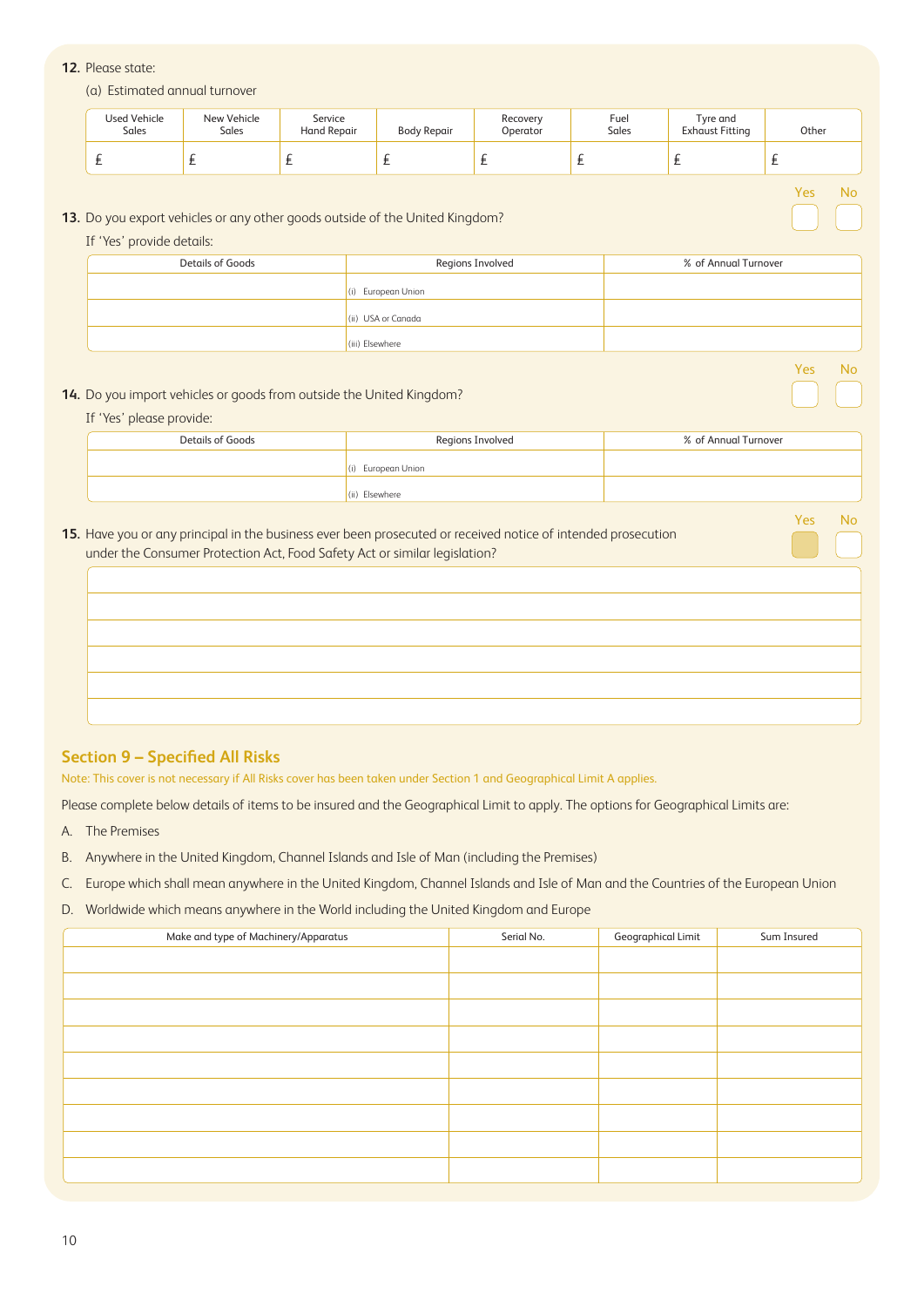### **Section 10 – Refrigerated Stock**

| Make & Model of Equipment                                                                                                                                                                                                                                                                                                                                                                                                                                                                                                                        |      | Year of manufacture                | Maintenance agreement in<br>force if over 5 years old?     | <b>Sum Insured</b>    |
|--------------------------------------------------------------------------------------------------------------------------------------------------------------------------------------------------------------------------------------------------------------------------------------------------------------------------------------------------------------------------------------------------------------------------------------------------------------------------------------------------------------------------------------------------|------|------------------------------------|------------------------------------------------------------|-----------------------|
|                                                                                                                                                                                                                                                                                                                                                                                                                                                                                                                                                  |      |                                    | Yes / No                                                   |                       |
|                                                                                                                                                                                                                                                                                                                                                                                                                                                                                                                                                  |      |                                    | Yes / No                                                   |                       |
|                                                                                                                                                                                                                                                                                                                                                                                                                                                                                                                                                  |      |                                    | Yes / No                                                   |                       |
|                                                                                                                                                                                                                                                                                                                                                                                                                                                                                                                                                  |      |                                    | Yes / No                                                   |                       |
|                                                                                                                                                                                                                                                                                                                                                                                                                                                                                                                                                  |      |                                    | Yes / No                                                   |                       |
| Important Note. If the equipment is over 5 years old, it is a condition that a maintenance contract is in force.                                                                                                                                                                                                                                                                                                                                                                                                                                 |      |                                    |                                                            |                       |
| <b>Section 11 - Road Risks</b>                                                                                                                                                                                                                                                                                                                                                                                                                                                                                                                   |      |                                    |                                                            |                       |
| <b>About Your Business</b>                                                                                                                                                                                                                                                                                                                                                                                                                                                                                                                       |      |                                    |                                                            |                       |
| If this is your first venture give full details of your previous experience in the motor trade.                                                                                                                                                                                                                                                                                                                                                                                                                                                  |      |                                    |                                                            |                       |
|                                                                                                                                                                                                                                                                                                                                                                                                                                                                                                                                                  |      |                                    |                                                            |                       |
|                                                                                                                                                                                                                                                                                                                                                                                                                                                                                                                                                  |      |                                    |                                                            | Yes<br>No.            |
| Are you a member of any motor trade association?                                                                                                                                                                                                                                                                                                                                                                                                                                                                                                 |      |                                    |                                                            |                       |
| If 'Yes' please provide details                                                                                                                                                                                                                                                                                                                                                                                                                                                                                                                  |      |                                    |                                                            |                       |
|                                                                                                                                                                                                                                                                                                                                                                                                                                                                                                                                                  |      |                                    |                                                            |                       |
|                                                                                                                                                                                                                                                                                                                                                                                                                                                                                                                                                  |      |                                    |                                                            |                       |
|                                                                                                                                                                                                                                                                                                                                                                                                                                                                                                                                                  |      |                                    | £                                                          |                       |
|                                                                                                                                                                                                                                                                                                                                                                                                                                                                                                                                                  |      |                                    |                                                            | Yes<br>N <sub>o</sub> |
|                                                                                                                                                                                                                                                                                                                                                                                                                                                                                                                                                  |      |                                    |                                                            |                       |
| If 'Yes' please state the exact nature of your involvement and indicate as a percentage this activity                                                                                                                                                                                                                                                                                                                                                                                                                                            |      |                                    |                                                            | $\%$                  |
|                                                                                                                                                                                                                                                                                                                                                                                                                                                                                                                                                  |      |                                    |                                                            |                       |
|                                                                                                                                                                                                                                                                                                                                                                                                                                                                                                                                                  |      |                                    |                                                            |                       |
|                                                                                                                                                                                                                                                                                                                                                                                                                                                                                                                                                  |      |                                    |                                                            |                       |
|                                                                                                                                                                                                                                                                                                                                                                                                                                                                                                                                                  | $\%$ | (k) Grey imports                   |                                                            | $\%$                  |
|                                                                                                                                                                                                                                                                                                                                                                                                                                                                                                                                                  | $\%$ | (I) Vehicles over 25 years old     |                                                            | $\%$                  |
|                                                                                                                                                                                                                                                                                                                                                                                                                                                                                                                                                  | $\%$ | (m) Vintage/classic vehicles       |                                                            | $\%$                  |
|                                                                                                                                                                                                                                                                                                                                                                                                                                                                                                                                                  | $\%$ | (n) Custom/Kit/Modified/Fibreglass |                                                            | $\%$                  |
|                                                                                                                                                                                                                                                                                                                                                                                                                                                                                                                                                  | $\%$ | (o) Recovery/Transporters          |                                                            | $\%$                  |
|                                                                                                                                                                                                                                                                                                                                                                                                                                                                                                                                                  | $\%$ |                                    | (p) Passenger carrier up to and including 8 seats in total | $\%$                  |
| Indicate the maximum value of any one vehicle which you own or which you could have in your custody or control.<br>Are you involved in:<br>(a) Vehicle salvage, dismantling, breaking, scrap, sale of parts or recovery for such purpose?<br>Please indicate as a percentage your involvement in the following vehicles:<br>(a) Private cars/saloons/estates<br>(b) Prestige<br>(c) Sports/high performance<br>(d) American/Canadian<br>(e) Left hand drive<br>(f) Commercial vehicles up to 7.5 T GVW<br>(g) Commercial vehicles over 7.5 T GVW | $\%$ |                                    | (q) Coaches/Minibuses (Vehicles with more than 8 seats)    | $\%$                  |
| (h) Caravan/Motorhomes                                                                                                                                                                                                                                                                                                                                                                                                                                                                                                                           | $\%$ | Horseboxes<br>(r)                  |                                                            | $\%$                  |

(j) Motorcycles/Scooters (it) Motorcycle powered/3 Wheel/Quads %

%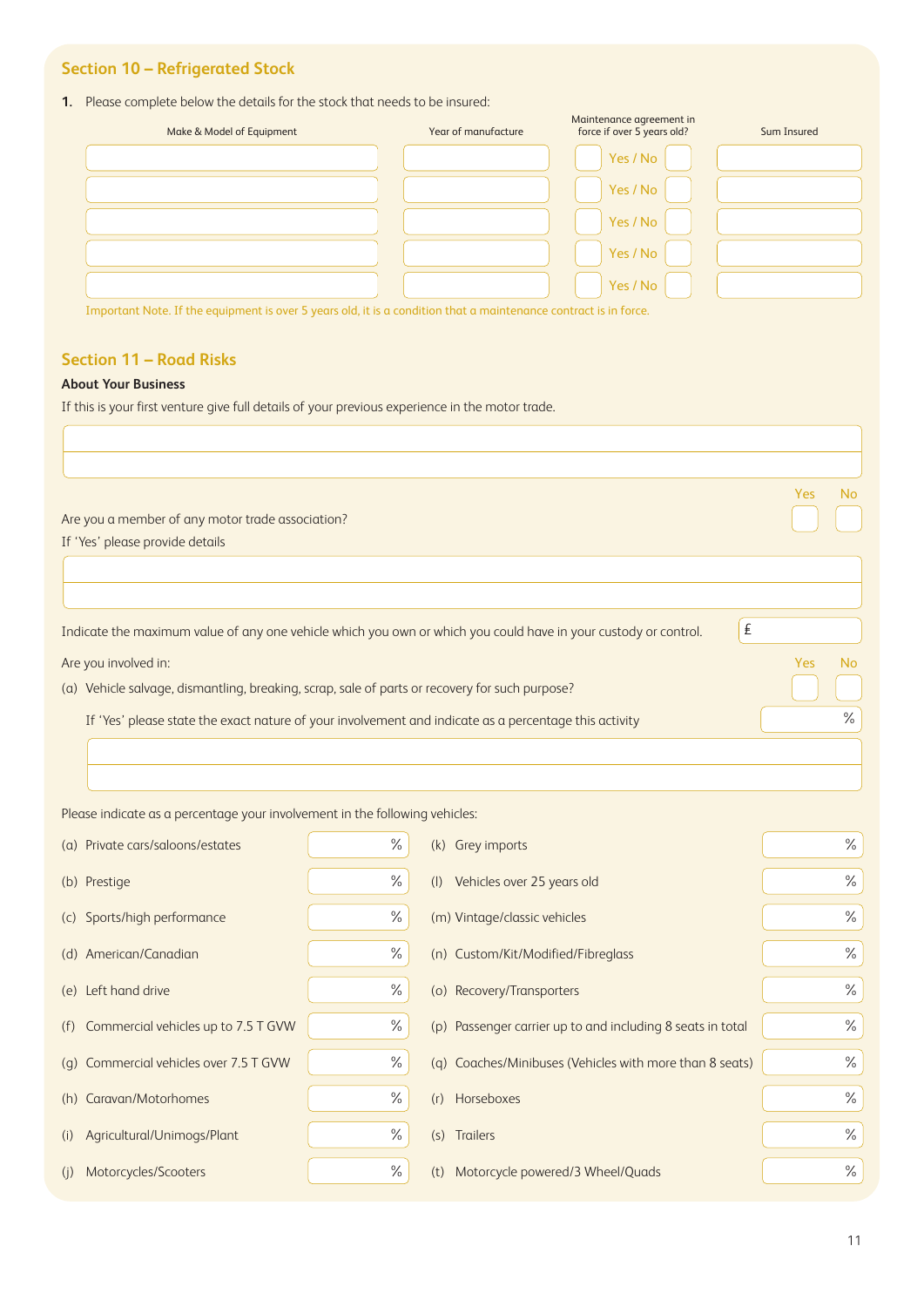| Cover |                                                                                                                                      |                    |      |      |       |
|-------|--------------------------------------------------------------------------------------------------------------------------------------|--------------------|------|------|-------|
|       | The Road Risks section will be Comprehensive cover.                                                                                  |                    |      |      |       |
|       | <b>1.</b> Comprehensive policies are subject to a £250 accidental damage, fire and theft excess.                                     |                    |      |      |       |
|       | To increase the excess please tick level required:                                                                                   |                    | £500 | £750 | £1000 |
|       | No Claims Discount                                                                                                                   |                    |      |      |       |
| 2.    | Please provide details of your previous/current insurance. This should be completed even if No Claims Discount is not being claimed. |                    |      |      |       |
|       | Policy No.                                                                                                                           | Policyholder       |      |      |       |
|       | Name of Insurance Company                                                                                                            | <b>Expiry Date</b> |      |      |       |
|       |                                                                                                                                      |                    |      |      |       |

No Claims Discount is only transferable from a policy that expired within 12 months of inception of this proposal. Yes No

Is No Claims Discount being claimed?

If 'Yes' state number of years

### **Drivers**

**3.** Cover is for named drivers only.

Please list all drivers to be covered including the proposer

|                  |               |                          |                               |                        |                  | Tick use required |     |                                               |
|------------------|---------------|--------------------------|-------------------------------|------------------------|------------------|-------------------|-----|-----------------------------------------------|
| <b>Full Name</b> | Date of Birth | Years<br>living<br>in UK | Years Full<br>Licence<br>held | Motor Trade Occupation | Other Occupation | Motor             | SDP | ABU<br>(Additional<br><b>Business</b><br>Use) |
| Proposer(s)      |               |                          |                               |                        |                  |                   |     |                                               |
|                  |               |                          |                               |                        |                  |                   |     |                                               |
|                  |               |                          |                               |                        |                  |                   |     |                                               |
|                  |               |                          |                               |                        |                  |                   |     |                                               |
|                  |               |                          |                               |                        |                  |                   |     |                                               |
|                  |               |                          |                               |                        |                  |                   |     |                                               |
|                  |               |                          |                               |                        |                  |                   |     |                                               |
|                  |               |                          |                               |                        |                  |                   |     |                                               |
|                  |               |                          |                               |                        |                  |                   |     |                                               |

If you have ticked Additional Business use for any driver please provide details in the box below.

### **4.** Have you or any person named in Q3: Yes No

- (a) been convicted of, or charged (but not tried) with a criminal offence?
- (b) been convicted of a motoring offence or have a prosecution pending for any motoring offence in the last 5 years including fines under the Fixed Penalty Offence System?

If 'Yes' please give full details below:

| <b>Driver</b> | Date of Conviction | Offence Code | <b>Total Fine/Penalty Points</b> | <b>Disqualification Period</b> |
|---------------|--------------------|--------------|----------------------------------|--------------------------------|
|               |                    |              |                                  |                                |
|               |                    |              |                                  |                                |
|               |                    |              |                                  |                                |
|               |                    |              |                                  |                                |
|               |                    |              |                                  |                                |
|               |                    |              |                                  |                                |
|               |                    |              |                                  |                                |
|               |                    |              |                                  |                                |
|               |                    |              |                                  |                                |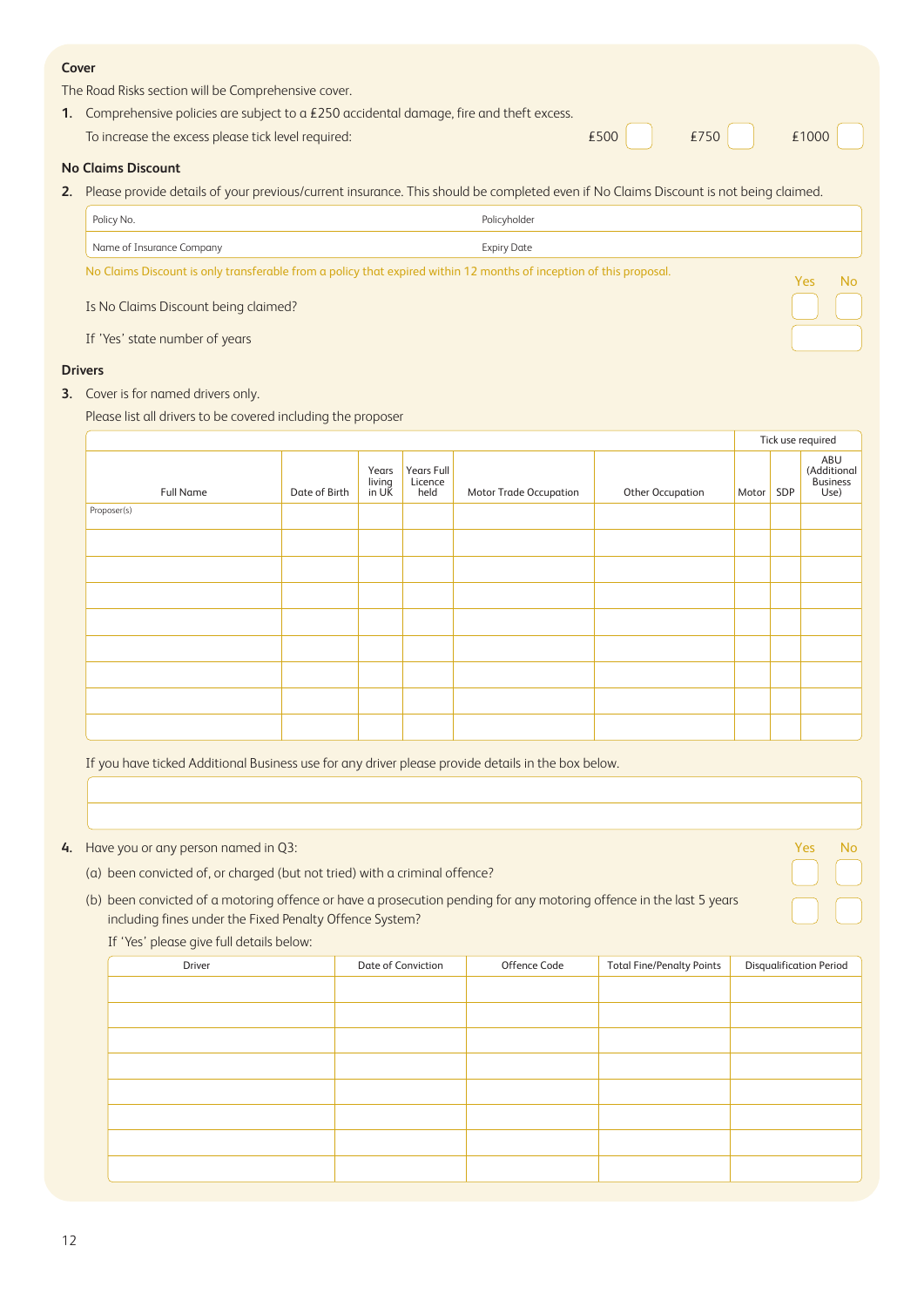### (c) in connection with any vehicle owned, used or driven, had any accident, loss or claim in the last 3 years whether or not a claim was made as a result?

If 'Yes' please give full details below:

| <b>Driver</b> | Date of<br>Accident/Loss/Claim | Cost of Damage to your Vehicle<br>and Third Party | Description of Accident/Claim |
|---------------|--------------------------------|---------------------------------------------------|-------------------------------|
|               |                                |                                                   |                               |
|               |                                |                                                   |                               |
|               |                                |                                                   |                               |
|               |                                |                                                   |                               |
|               |                                |                                                   |                               |
|               |                                |                                                   |                               |
|               |                                |                                                   |                               |

- (d) ever suffered from defective vision or hearing (not corrected by glasses, contact lenses or hearing aid), heart condition, epilepsy, diabetes, blackout(s), fit(s) or any other physical or mental condition which you must notify the DVLA?
- (e) had any motor insurance cancelled (including cancellation following default of payment of premium) refused or had special terms applied in the last 5 years?
- (f) had a claim repudiated/refused?

If 'Yes' to any question then please give full details below:

#### **Vehicles**

### Motor Insurance Database

As a result of the 4th EU Motor Directive you are obliged to provide the Motor Insurance Database (MID) with the registration numbers of all vehicles that are owned or leased by you and that will be driven, used or parked on a road or public place.

This information should be given below and we will notify the MID on your behalf.

Please ensure that full details of all vehicles concerned are shown below.

Failure to disclose such registration numbers may invalidate your policy with the result that any claim will be rejected.

When any of these vehicles are sold and cover is no longer required you must notify your Insurance Broker or Intermediary who will pass this information to Covéa Insurance.

Details of new vehicles that are to be placed on the MID must be given to your Insurance Broker or Intermediary when cover is required.

### **5. (i) Vehicles owned, but NOT for sale**

Please give full details of all vehicles currently owned by you but not for sale, such as private, recovery, loan or hire, private hire vehicles.

Failure to declare all vehicles may invalidate your policy with the result that any claim will be rejected. Use separate sheet if more space is required.

| Make/Model | Body Type | Year of Make | CC/GVW | Date of<br>Purchase | <b>Price Paid</b> | Estimated present<br>Trade Value £ | <b>Full Registration Number</b> |
|------------|-----------|--------------|--------|---------------------|-------------------|------------------------------------|---------------------------------|
|            |           |              |        |                     |                   |                                    |                                 |
|            |           |              |        |                     |                   |                                    |                                 |
|            |           |              |        |                     |                   |                                    |                                 |
|            |           |              |        |                     |                   |                                    |                                 |
|            |           |              |        |                     |                   |                                    |                                 |
|            |           |              |        |                     |                   |                                    |                                 |
|            |           |              |        |                     |                   |                                    |                                 |

Yes No

Yes No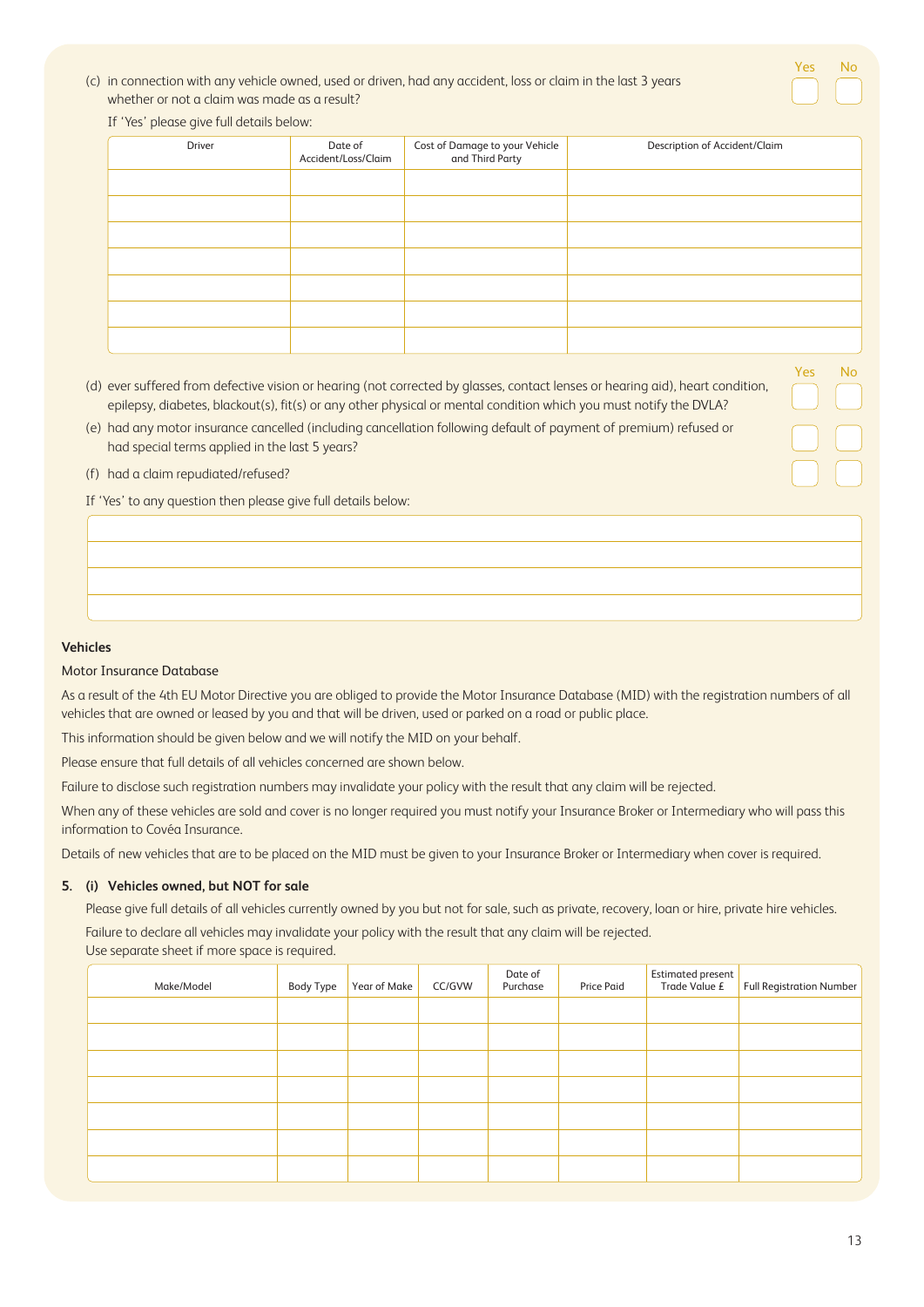### **(ii) Vehicles for sale**

Please give full details of all vehicles currently in your possession for sale.

Failure to declare all vehicles may invalidate your policy with the result that any claim will be rejected. Use separate sheet if more space is required.

|    | Make/Model                                                                                                                                                                             | Body Type | Year of Make | CC/GVW        | Date of<br>Purchase | <b>Price Paid</b> | <b>Estimated present</b><br>Trade Value £ | <b>Full Registration Number</b> |     |
|----|----------------------------------------------------------------------------------------------------------------------------------------------------------------------------------------|-----------|--------------|---------------|---------------------|-------------------|-------------------------------------------|---------------------------------|-----|
|    |                                                                                                                                                                                        |           |              |               |                     |                   |                                           |                                 |     |
|    |                                                                                                                                                                                        |           |              |               |                     |                   |                                           |                                 |     |
|    |                                                                                                                                                                                        |           |              |               |                     |                   |                                           |                                 |     |
|    |                                                                                                                                                                                        |           |              |               |                     |                   |                                           |                                 |     |
|    |                                                                                                                                                                                        |           |              |               |                     |                   |                                           |                                 |     |
|    |                                                                                                                                                                                        |           |              |               |                     |                   |                                           |                                 |     |
|    |                                                                                                                                                                                        |           |              |               |                     |                   |                                           |                                 |     |
| 6. | Are any of the vehicles listed under Q5 i or ii:<br>(a) adapted for disability?                                                                                                        |           |              |               |                     |                   |                                           | <b>Yes</b>                      | No  |
|    | (b) modified or altered in any way?                                                                                                                                                    |           |              |               |                     |                   |                                           |                                 |     |
|    | (c) left hand drive?                                                                                                                                                                   |           |              |               |                     |                   |                                           |                                 |     |
|    | (d) imported other than by the manufacturer?                                                                                                                                           |           |              |               |                     |                   |                                           |                                 |     |
|    | If 'Yes' to any question then please give full details below:                                                                                                                          |           |              |               |                     |                   |                                           |                                 |     |
|    |                                                                                                                                                                                        |           |              |               |                     |                   |                                           |                                 |     |
|    |                                                                                                                                                                                        |           |              |               |                     |                   |                                           |                                 |     |
|    |                                                                                                                                                                                        |           |              |               |                     |                   |                                           | Yes                             | No  |
|    | 7. Do you have any Trade Plates?                                                                                                                                                       |           |              |               |                     |                   |                                           |                                 |     |
|    | If 'Yes' please give trade plate numbers:                                                                                                                                              |           |              |               |                     |                   |                                           |                                 |     |
|    |                                                                                                                                                                                        |           |              |               |                     |                   |                                           |                                 |     |
|    |                                                                                                                                                                                        |           |              |               |                     |                   |                                           |                                 |     |
|    |                                                                                                                                                                                        |           |              |               | <b>No</b><br>Yes    |                   |                                           |                                 |     |
|    | 8. Are any of the vehicles used for the following:                                                                                                                                     |           |              | Loan or Hire? |                     |                   | If 'Yes', how many?                       |                                 |     |
|    |                                                                                                                                                                                        |           |              | Private Hire? |                     |                   | If 'Yes', how many?                       |                                 |     |
|    | <b>Section 12 - Essential Business Legal</b>                                                                                                                                           |           |              |               |                     |                   |                                           | Yes                             | No  |
|    | 1. Please indicate if cover is required                                                                                                                                                |           |              |               |                     |                   |                                           |                                 |     |
|    | 2. Have you issued any final written warning, placed an employee on disciplinary suspension, dismissed any employee or<br>made any employee redundant within the last 6 months?        |           |              |               |                     |                   |                                           |                                 |     |
|    | 3. Have you made any changes to your employees' terms and conditions within the last two years (including job location)                                                                |           |              |               |                     |                   |                                           |                                 |     |
|    | or intend to make such a change within the next 12 months?                                                                                                                             |           |              |               |                     |                   |                                           |                                 |     |
| 4. | Do you anticipate any possible dismissal or redundancy within the next 6 months?                                                                                                       |           |              |               |                     |                   |                                           |                                 |     |
|    | <b>Material Facts</b>                                                                                                                                                                  |           |              |               |                     |                   |                                           |                                 |     |
|    | Please complete this section.<br>A material fact is any fact which could influence the assessment of this proposal. Failure to tell us a material fact may lead to the policy being of |           |              |               |                     |                   |                                           |                                 |     |
|    | no effect. If you are in any doubt as to whether a fact is material, for your own protection you should tell us about it.                                                              |           |              |               |                     |                   |                                           | Yes:                            | No. |
|    | Are there any other material facts you should disclose?                                                                                                                                |           |              |               |                     |                   |                                           |                                 |     |
|    | If 'Yes', please give details below.                                                                                                                                                   |           |              |               |                     |                   |                                           |                                 |     |
|    |                                                                                                                                                                                        |           |              |               |                     |                   |                                           |                                 |     |
|    |                                                                                                                                                                                        |           |              |               |                     |                   |                                           |                                 |     |
|    |                                                                                                                                                                                        |           |              |               |                     |                   |                                           |                                 |     |
|    |                                                                                                                                                                                        |           |              |               |                     |                   |                                           |                                 |     |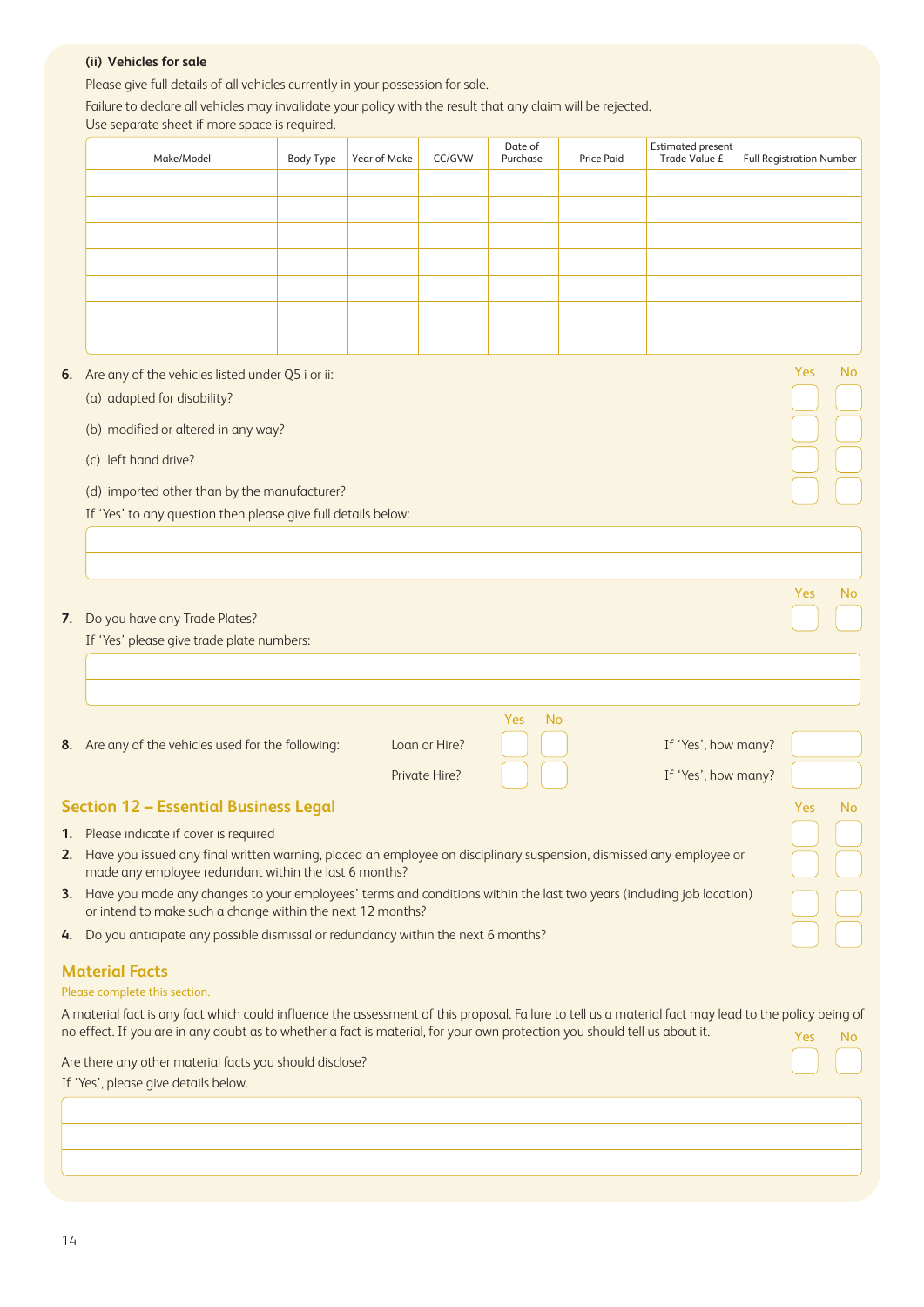### **IMPORTANT**

Before signing the declaration, please check that you have completed this form in accordance with the cover you require and have **answered all the questions – thank you.**

### **Data Protection Act and Employers' Liability Tracing Office**

It isimportant that the information you provide is accurate. The information you provide is collected by or on behalf of Covéa Insurance and may be used by us, our employees, agents and service providers acting under our instruction for the purposes of insurance administration, underwriting, claims handling and to enable us to detect or prevent fraud or loss. We may use some of the information you provide for research, marketing or statistical purposes. We will not use your information or pass it on to any other person for the purposes of marketing further products or services to you.

If the broker or intermediary you have used to obtain this insurance policy ceases to carry on business, to otherwise trade or to be regulated by the FSA as an insurance intermediary, we may transfer your personal data and information to another insurance intermediary who will continue to effect insurance cover for you. Please let us know if you do not want us to share your personal data and information with another insurance intermediary as described above.

Insurers pass information to the Claims and Underwriting Exchange Register, run by Insurance Database Services Ltd (IDS Ltd) for the purpose of checking information provided and also to prevent fraudulent claims. When we deal with your request for insurance, we may search these registers. Under the conditions of your policy, you must tell us about any incident (such as fire, water damage or theft) which may or may not give rise to a claim. When you tell us about an incident, we will pass information relating to it to the registers.

Details of your Employers Liability cover will be passed to the Employers Liability Tracing Office and will be made available within a searchable database to potential claimants for the purpose of identifying which insurer or insurers provide or have provided employers liability cover to you as an employer.

In order to prevent or detect fraud we will check your details with various fraud prevention agencies. If false or inaccurate information is provided and fraud is suspected details will be passed to these agencies to prevent fraud and money laundering. Other users of these fraud prevention agencies may use thisinformation in their own decision making processes. We may also conduct credit reference checksin certain circumstances. You can find out further details explaining how the information held by fraud prevention agencies may be used or in which circumstances we conduct credit reference checks and how these checks might affect your credit rating by contacting us at info@coveainsurance.co.uk.

You should show this notice to anyone who has an interest in property insured under the policy. You must ensure that any information you supply relating to anyone else is accurate and that you have obtained their consent on our behalf to the use of their data for these purposes.

Under the Data Protection Act 1998 you have the right of access to any information held about you by Covéa Insurance. You can exercise this right by contacting the Data Protection Officer.

Providing information to us signifies your consent to it being used for these purposes. If you have any queries about our use of your information please write to the Data Protection Officer, Covéa Insurance plc, Norman Place, Reading, RG1 8DA.

### **Declaration by the Proposer**

I declare that the above statements are true and complete to the best of my knowledge and belief and that no material facts have been withheld, suppressed or omitted. I/We understand that you will pass the information on this form and about any incident I/we may give details of to IDS Ltd and fraud prevention agencies so that they can make it available to other insurers. I/We also understand that, in response to any searches you may make in connection with this application or any incident I/we have given details of, IDS Ltd and fraud prevention agencies may pass you information they have received from other insurers about other incidents involving anyone insured under the policy.

If the above statements have been written by any person other than the undersigned, such person shall be deemed to have been my agent for the purpose of filling in such statements.

| <b>Proposer's Signature</b>   | <b>Date</b>                                                |
|-------------------------------|------------------------------------------------------------|
|                               |                                                            |
|                               |                                                            |
|                               | Please make sure you have signed and dated this form.      |
|                               |                                                            |
| <b>INTERMEDIARY USE ONLY:</b> | £<br>£<br>£<br><b>Grand Total</b><br>Sub-Total<br>Plus Tax |